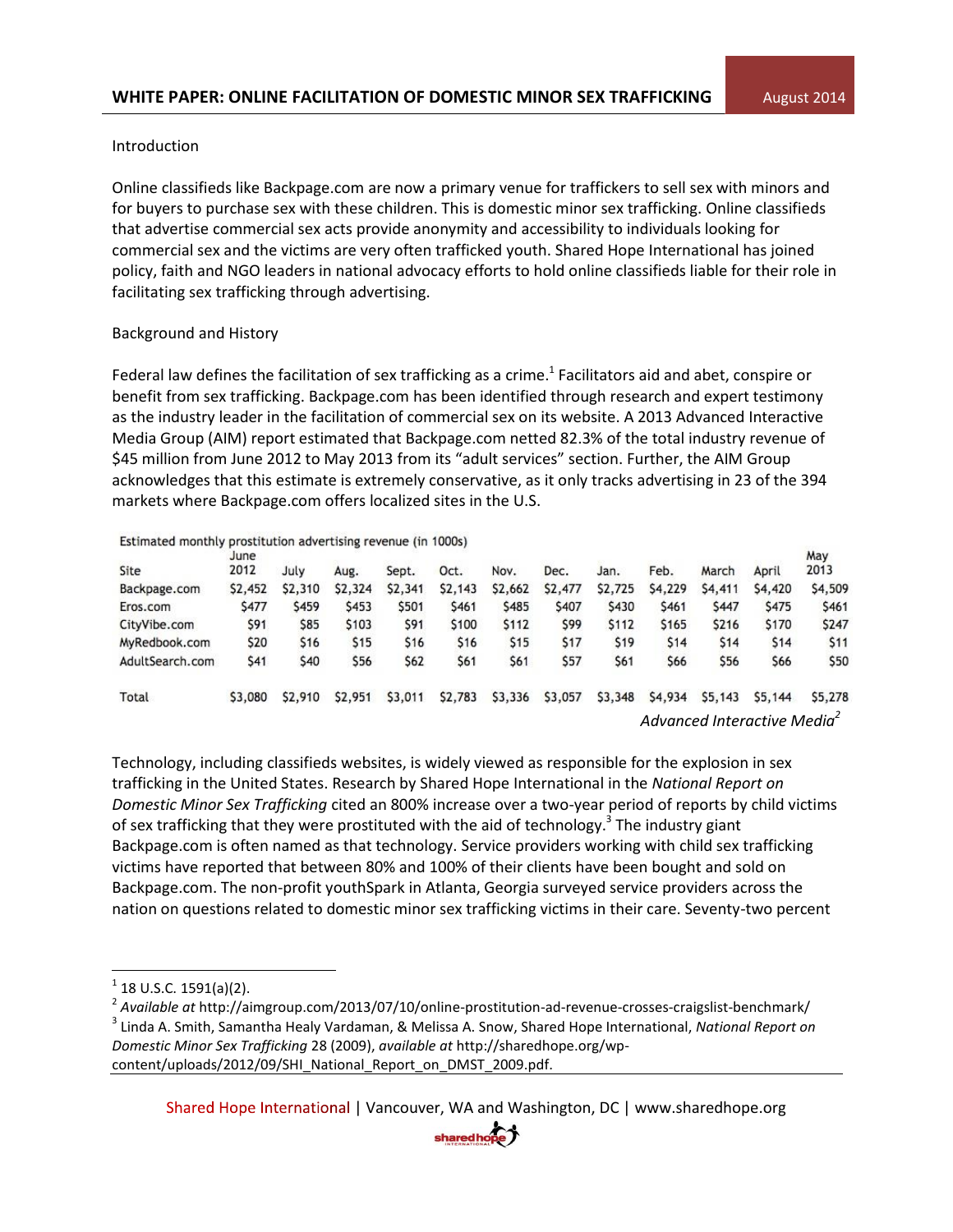18% 28% 11% 1%  $\Box$  1% 1% 1% AdultFriendFind… <mark>1%</mark> 1% 1% 3% 4% 4% 4% 15% 53% 0% 20% 40% 60% \*Unknown None **Other** Sipsap.com Escorts.com Naughtyreviews.… MyRedbook.com Eros.com AdultSearch.com Cityvibe.com TheEroticReview… SexyEscortAds.c… Myspace.com \*Facebook.com Craigslist.com Backpage.com **Websites Where Youth Was Exploited** ■2013

of the child victims in their care were bought and sold for sex online; 53% reported being trafficked on Backpage.com.

Backpage.com admits that its website is being used for the commercial sexual exploitation. Two instances of their admissions are documented in an August 31, 2011 letter signed by nearly every state attorney general in the country to Village Voice Media counsel Samuel Fifer. The letter recounts statements made by Village Voice Media (then parent company to Backpage.com) board member Don Moon in a meeting with the Washington State Attorney General's Office, readily admitting that prostitution advertisements regularly appear on Backpage.com, and Backpage.com's vice president Carl Ferrer acknowledging that the company identifies more than 400 "adult services" posts every month that may involve minors.<sup>4</sup>

l



*youthSpark 2013 Study*

<sup>4</sup> Letter from the National Association of Attorneys General to Samuel Fifer, dated August 31, 2011, *available at* http://www.atg.wa.gov/uploadedFiles/Home/News/Press\_Releases/2011/NAAG\_Backpage\_Signon\_08-31- 11 Final.pdf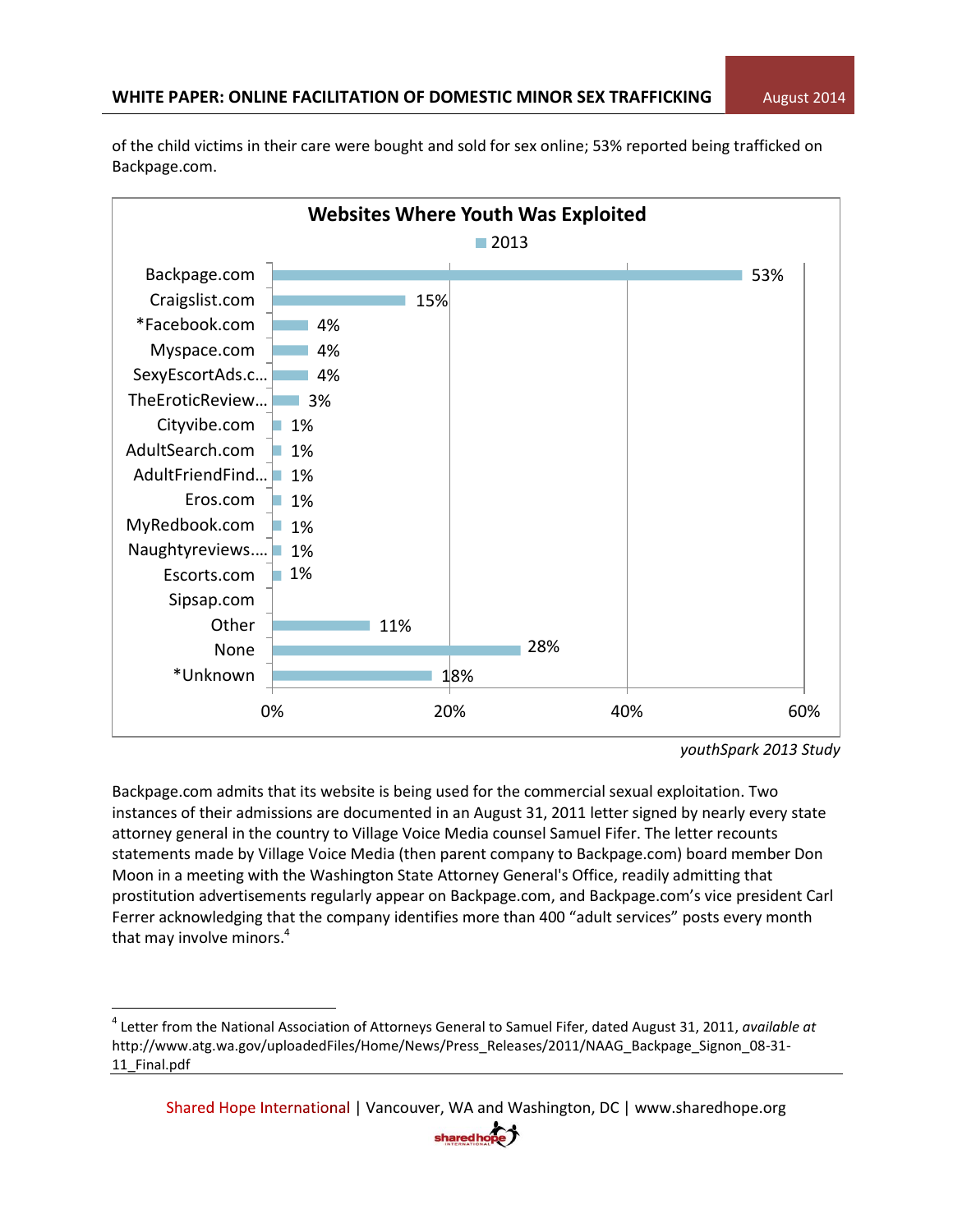# **WHITE PAPER: ONLINE FACILITATION OF DOMESTIC MINOR SEX TRAFFICKING August 2014**

Research, law enforcement, and service provider testimony all indicate online advertising of commercial sex with children has become one of the most utilized platforms for traffickers to sell commercial sex acts with minors. Backpage.com is consistently named as the source. Shared Hope has documented through media reports dated March 15, 2010 - August 15, 2014 a total of 326 cases of children being sex trafficked through Backpage.com involving at least 455 minors in 46 states.

## The Problem with the Law

 $\overline{\phantom{a}}$ 

The federal Communications Decency Act (CDA) provides Internet Service Providers with immunity from any civil suit and from state criminal liability. In 1996 when the CDA was enacted the threat of sex trafficking through online classifieds was unforeseen. Now online classifieds promoting commercial sex are free to do in the virtual world what would not be permissible in the physical world—maintain a venue for the advertising, purchase and sale of prostitution within which sex trafficking occurs.

Backpage.com has employed the CDA in the courts to defend their right to host commercial sex advertisements and defeat the claims of damages by child victims.<sup>5</sup> Backpage.com is fighting to protect the special status they enjoy under the CDA, but Shared Hope International, the National Association of Attorneys General, and hundreds of other advocacy groups and individuals continue to put pressure on the online classifieds industry to stop the sex trafficking that occurs on their websites. Shared Hope International joined 51 non-profit leaders in sending a joint letter dated December 2, 2011 to leadership at Backpage.com requesting the removal of the "adult services" section of the website. In 2012, the U.S Conference of Mayors sent a joint letter from 53 mayors of cities across the country urging Backpage.com to require identification for people posting escort ads on their website. That same year 266,809 concerned clergy and citizens, including John Buffalo Mailer, the son of Village Voice founder Norman Mailer, signed a Change.org petition to shut down the "adult services" section on Backpage.com.<sup>6</sup> Shortly after, [Goldman Sachs](http://www.nytimes.com/2012/04/01/opinion/sunday/kristof-financers-and-sex-trafficking.html), a financier of Backpage.com's former parent company, Village Voice Media, sold its 16% stake in the company after learning of the child sex trafficking occurring on Backpage.com.

Many of these advocates and groups are working with Congress to correct the federal laws and advocating for state legislatures to enact legislation that will hold online facilitators criminally liable under state law and that would help ensure victims are able to access justice. Congress is beginning to take steps toward action. In 2012 the U.S. Senate adopted Resolution 439 co-sponsored by Senator Kirk and Blumenthal, and a similar bill was introduced by the U.S. House of Representatives by Congressman Turner. In 2013 U.S. Representative Frank Wolf (R-VA) sent a letter to U.S. Attorney General Holder urging the investigation into the activities on Backpage.com.<sup>7</sup> A federal regulatory approach requiring certain record-keeping by the advertisers of commercial sex acts has been proposed in S. 2536, the SAVE Act of 2014 introduced by Senators Feinstein and Kirk. Rep. Ann Wagner has introduced H.R. 4225 that seeks to criminalize knowingly selling advertising that offers certain commercial sex acts with children.

http://www.azgovernor.gov/HTTF/documents/Materials/HTTF\_091113\_WolfNCMECLetterHolderApril2013.pdf



 $<sup>5</sup>$  M.A. v. Village Voice Media Holdings, 809 F.Supp.2d 1041 (ED Miss. 2011).</sup>

<sup>&</sup>lt;sup>6</sup> Available at http://www.change.org/p/tell-village-voice-media-to-stop-child-sex-trafficking-on-backpage-com <sup>7</sup> Available at